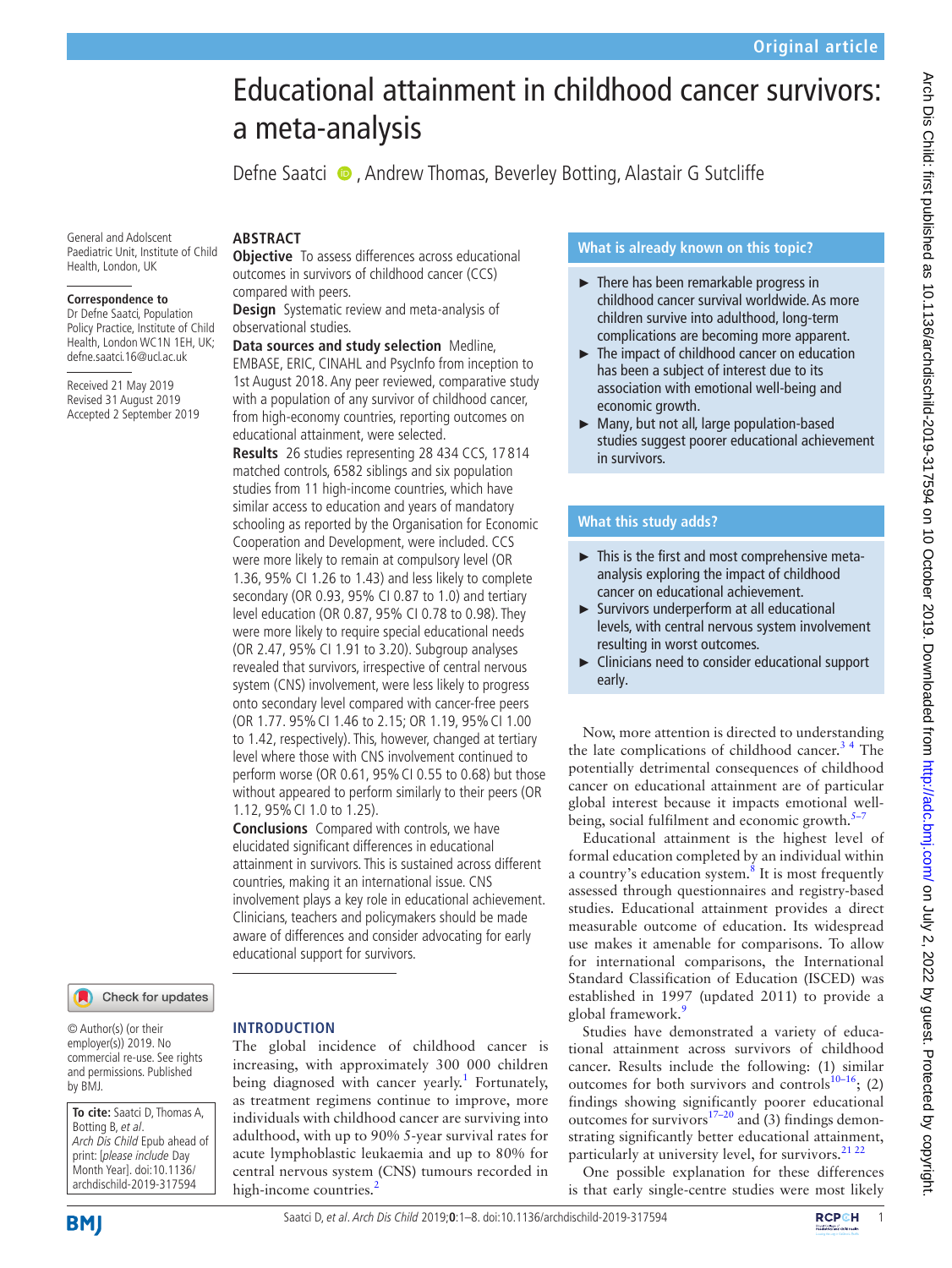



<span id="page-1-0"></span>**Figure 1** Study flow diagram.

statistically underpowered to detect a difference, given the rarity of childhood cancer. Thus, it would be expected that the more recent multi-centre, national cohorts of childhood cancer survivors<sup>17 19 21 23-25</sup> would provide more consistent findings. Indeed, overall results tend towards poorer outcomes in survivors. Nevertheless, findings appear to still be variable.<sup>21 26 27</sup> These differences are most likely secondary to the type of cancer and treatment received, as well as due to the differences in which educational outcomes are measured. Several studies suggest survivors who had CNS involvement tend to perform worse than their peers,  $21 \frac{26}{28}$  whereas other cancer types appeared to perform equally<sup>[16](#page-7-2)</sup> or in some cancers, such as osteosarcoma, perform better than their peers.<sup>22</sup> At this stage, a meta-analysis of the current studies would be timely to deliver statistically more powerful, as well as conclusive results and may, in turn, provide clinicians, teachers and policymakers with a stronger understanding of the educational input survivors would benefit from.

#### **Methodology**

The Meta-analysis of Observational Studies in Epidemiology guidelines were followed.<sup>[29](#page-7-4)</sup>

## **Search strategy**

We systematically searched Medline, EMBASE, ERIC, CINAHL and PsycInfo, from inception to 1st August 2018, for search terms within the title or abstract of the publication, including 'child(ren)', 'p(a)ediatric', 'adolescent', 'survivor', 'cancer', 'education(al)', 'school', 'academic', 'achievement', 'qualification', 'degree', 'attainment', 'outcome'. Full search strategies are available from the [online supplementary appendix](https://dx.doi.org/10.1136/archdischild-2019-317594). There were no language restrictions. Reference lists of publications were hand-searched.

## **Study selection**

Studies had to fulfil the following criteria to be included: (1) a study population of 'survivors of any childhood cancer', where survival is defined as alive and in remission for at least 2years after diagnosis; (2) a comparative study, (3) report an outcome of interest defined as 'level of educational attainment', where each level is defined as follows:

- ► Primary (Level 1): Completion of compulsory schooling only (*ie, the number of years of education a child must complete within that country*).
- Secondary (Level 2): Education which is not mandatory (educated beyond the minimum statutory level within that country, but not entering university level education). Includes vocational training.
- ► Tertiary (Level 3): Higher education (university degree level or postgraduate qualification).

Two reviewers (AT and DS) independently assessed the eligibility of each title and abstract. On agreement, for studies deemed eligible, full-text articles were retrieved for further assessment of inclusion. Studies that did not have a valid comparison group or had reported findings incompletely were excluded. Any disagreement was resolved by assessment of a third senior reviewer (AGS). Authors of studies that were only available as abstracts were contacted to retrieve the full text. Any studies available only as an abstract or which were unpublished were then excluded.

## **Data extraction**

Data were extracted by two reviewers (AT and DS) using a standardised form ([online supplementary appendix\)](https://dx.doi.org/10.1136/archdischild-2019-317594) and included information on publication details, study design, participant characteristics, exposure descriptions and results.

#### **Quality assessment**

Both reviewers (AT and DS) used the Newcastle-Ottawa Scale to assess risk of bias.<sup>30</sup> Any disagreement was resolved by a third senior reviewer (AGS).

#### **Data analysis**

Our primary outcome was 'educational attainment' and our secondary outcome was 'requirement of special educational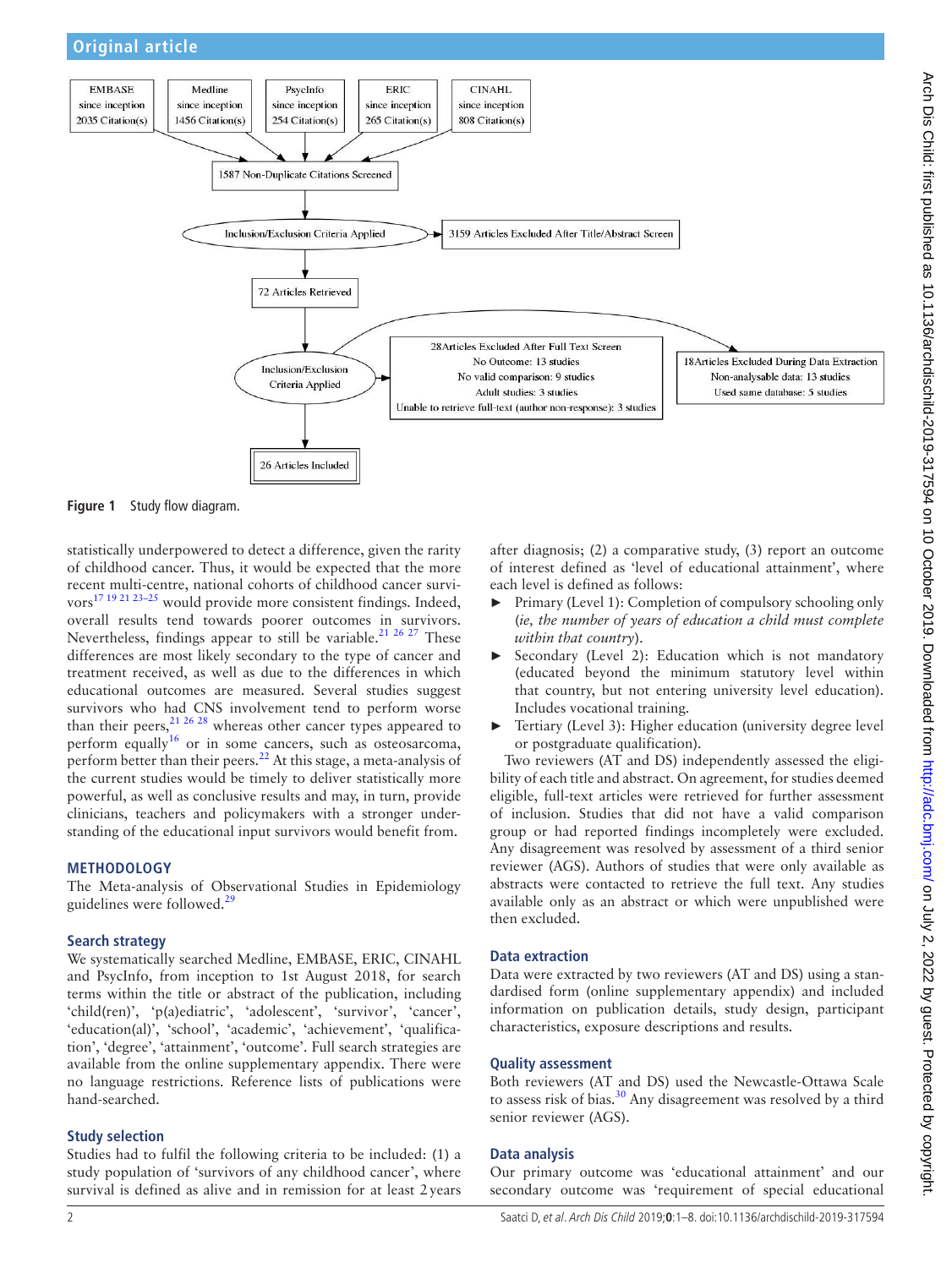needs (SEN)'. For each study, we extracted the total number of participants and the number of study participants who reached each attainment level or required educational support. We used this to generate the summary statistic of the study, that is, OR and SE, if not already provided by the study. Any disagreement was resolved through further assessment by a third senior reviewer (AGS). Any missing data were addressed by contacting authors. For publications that had overlapping data, we included the most recent publication and did not include the same cohort within the same analysis.

## **Statistical analysis**

Random-effects meta-analyses, using the generic inverse variance method and Mantel-Haenszel methods, were carried out to calculate summary estimates. Heterogeneity was measured using I<sup>2</sup>. This measure assesses the percentage of the total observed variance, which can be accounted for by between-study variation. We assessed publication bias using funnel plots, as well as the Trim-and-Fill method.

To explore the potential causes of heterogeneity, we carried out subgroup and meta-regression analyses. Pre-determined covariates including different control groups, type of childhood cancer, type of cancer treatment, age and time-period of cancer diagnosis were used.

We present our findings in forest plots. All analyses were carried out using Review Manager, V.5.3 and Comprehensive Meta-Analysis, V.3.0.

## **Results**

A total of 3231 publications were screened to assess their eligibility for inclusion. There were 72 articles eligible for fulltext review. In all, 26 publications met the inclusion criteria ([figure](#page-1-0)  $1$ ).<sup>[31](#page-7-26)</sup> Excluded studies are detailed in the [online supple](https://dx.doi.org/10.1136/archdischild-2019-317594)[mentary appendix.](https://dx.doi.org/10.1136/archdischild-2019-317594)

The study and population characteristics are presented in [table](#page-2-0) 1. All studies were retrospective cohort studies where eight studies used matched controls, 12 studies used sibling controls and six had population controls. The study included only higheconomy countries, with similar access to education and years of mandatory schooling as reported by the Organisation for Economic Cooperation and Development (OECD).<sup>[32](#page-7-27)</sup> Studies with cancer diagnosis age of up to 21 years were included. From the 26 studies, 13 included a small proportion of adolescent and young adult population (ages 16–21 years) but overall had a cohort mean diagnosis age of less than 16 years, as seen in [table](#page-2-0) 1. The other 13 studies restricted their study population to under 16 years. A sensitivity analysis excluding the 13 studies that included the adolescent population did not alter overall results ([online supplementary appendix](https://dx.doi.org/10.1136/archdischild-2019-317594)). Year of diagnosis ranged from 1940 to 2011. To ensure that there was a complete follow-up period, age at diagnosis and age at survey were reviewed. For studies investigating educational attainment, the median age at study participation ranged from 20 to 36 years, while studies investigating the secondary outcome (SEN status) had lower median ages ranging from 11 to 20. All studies required participants at the time of the questionnaire response to be in remission, although the period of remission varied from above 2 to

<span id="page-2-0"></span>

| Population and study characteristics of included studies within the meta-analysis*<br>Table 1 |                                           |                                                            |                         |                              |                          |                                           |                          |
|-----------------------------------------------------------------------------------------------|-------------------------------------------|------------------------------------------------------------|-------------------------|------------------------------|--------------------------|-------------------------------------------|--------------------------|
| Study uthor                                                                                   | Control group                             | Methodology                                                | Country                 | Type of cancer               |                          | Age at diagnosis Time period of diagnosis | Age at survey            |
| Dongen-Melman et al <sup>40</sup>                                                             | Matched                                   | Survey                                                     | <b>Netherlands</b>      | Leukaemia                    | 4.92                     | 1983                                      | 10.2                     |
| Maule et $a^{26}$                                                                             | Matched                                   | Linkage                                                    | Italy                   | Mixed                        | 6.81                     | 1971-2000                                 | N/A                      |
| Lorenzi et $al^{25}$                                                                          | Matched                                   | Survey/linkage                                             | Canada                  | <b>Mixed</b>                 | 4.6                      | 1975-1995                                 | N/A                      |
| Ahomaki et al <sup>17</sup>                                                                   | Matched                                   | Linkage                                                    | Finland                 | Mixed                        | 8.8                      | 1960-2009                                 | 27                       |
| Stam et al <sup>15</sup>                                                                      | Matched                                   | Survey                                                     | Netherlands             | Mixed                        | 7.3                      | 1971-1984                                 | 24                       |
| Langeveld et $al^{20}$                                                                        | Matched                                   | Survey                                                     | Netherlands             | Mixed                        | 8                        | 1972-1995                                 | 24                       |
| Barerra et al <sup>41</sup>                                                                   | Matched                                   | Survey                                                     | Canada                  | Mixed                        | $\overline{4}$           | 1981-1990                                 | 11                       |
| Gerdhart et al <sup>42</sup>                                                                  | Matched                                   | Survey                                                     | <b>USA</b>              | Mixed                        | 11.5                     |                                           | 18                       |
| Kuehni et $a^{28}$                                                                            | Population                                | Survey                                                     | Switzerland             | Mixed                        | 8.1                      | 1976-2003                                 | 27                       |
| Freycon et $a^{43}$                                                                           | Population                                | Survey/linkage                                             | France                  | Leukaemia                    | 8.3                      | 1988-2011                                 | 23                       |
| Lancashire et al <sup>19</sup>                                                                | Population                                | Survey                                                     | <b>UK</b>               | <b>Mixed</b>                 | 6.5                      | 1940-1991                                 | 22                       |
| Dumas et $al^{21}$                                                                            | Population                                | Survey                                                     | France                  | Mixed                        | 6                        | 1948-2000                                 | 36                       |
| Ghaderi et al <sup>44</sup>                                                                   | Population                                | Survey/linkage                                             | Norway                  | Mixed                        | 10                       | 1965-1985                                 | N/A                      |
| Boman et al <sup>45</sup>                                                                     | Population                                | Survey/linkage                                             | Sweden                  | Mixed                        | $\overline{\phantom{0}}$ | 1963-1976                                 | 31.6                     |
| Essig et $al^{46}$                                                                            | Sibling                                   | Survey                                                     | USA/Canada              | Leukaemia                    | 3.5                      | 1970-1986                                 | 27.8                     |
| Taylor et al <sup>47</sup>                                                                    | Sibling                                   | Survey                                                     | <b>USA</b>              | Leukaemia                    |                          |                                           | $-$                      |
| Allen et al <sup>10</sup>                                                                     | Sibling                                   | Survey                                                     | <b>UK</b>               | Mixed                        | 9                        | 1975-1980                                 | 20.5                     |
| Moe et $al13$                                                                                 | Sibling                                   | Survey                                                     | Norway                  | Leukaemia                    | 5.3                      | 1975-1980                                 | $\overline{\phantom{0}}$ |
| Ishida et al <sup>12</sup>                                                                    | Sibling                                   | Survey                                                     | Japan                   | Mixed                        | 8.4                      | $\overline{\phantom{m}}$                  | 21                       |
| Ness et $al^{48}$                                                                             | Sibling                                   | Survey                                                     | <b>USA</b>              | Mixed with HSCT <sup>1</sup> | 9.7                      | 1974-1998                                 | 26                       |
| Hudson et $al24$                                                                              | Sibling                                   | Survey                                                     | <b>USA</b>              | <b>Mixed</b>                 | 10                       | 1970-1986                                 | 26.8                     |
| Kingma et al <sup>49</sup>                                                                    | Sibling                                   | Survey                                                     | Netherlands             | Leukaemia                    | 3                        | 1988-1992                                 | 14                       |
| Kingma et al <sup>18</sup>                                                                    | Sibling                                   | Survey                                                     | <b>Netherlands</b>      | Leukaemia                    | $\overline{4}$           | 1979-1984                                 | 20                       |
| Molgard-Hansen et al <sup>50</sup>                                                            | Sibling                                   | Survey                                                     | <b>Nordic Countries</b> | Leukaemia                    | 5.5                      | 1984-2003                                 | 16.2                     |
| Haupt et al <sup>11</sup>                                                                     | Sibling                                   | Survey                                                     | USA/Canada              | Leukaemia                    | 10.2                     | 1970-1987                                 | $\equiv$                 |
| Kelaghan et al <sup>33</sup>                                                                  | Sibling<br><b>ALCOHOL: AND ARRIVED AT</b> | Survey<br>$\sim$ $\sim$ $\sim$ $\sim$ $\sim$ $\sim$ $\sim$ | <b>USA</b>              | Mixed                        | 13.25                    | 1945-1974                                 | 30.9                     |

Please note, where data unavailable, it has been annotated with (–).

\*Haematopoeitc stem cell transplant.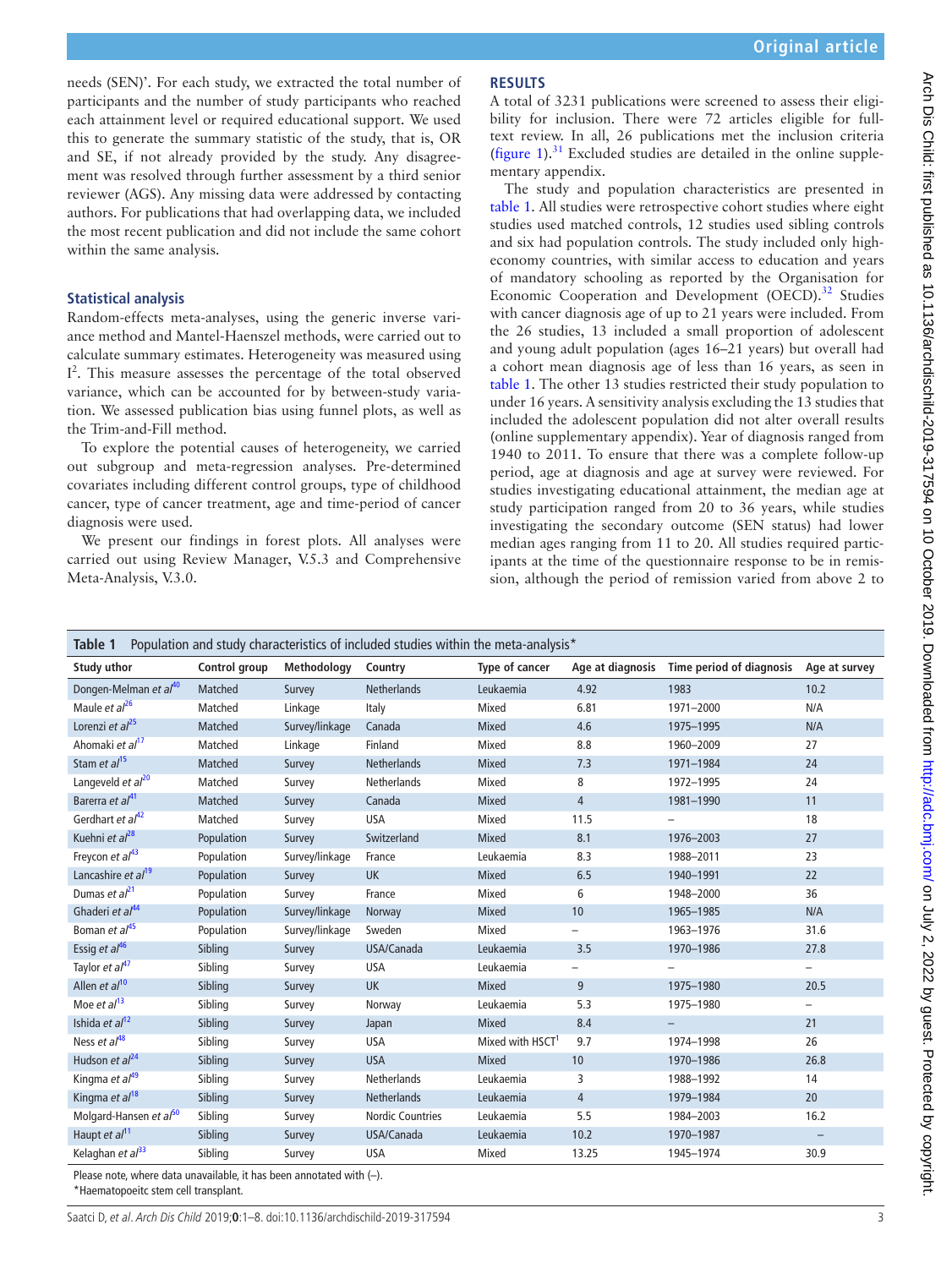

<span id="page-3-0"></span>**Figure 2** Forest plot demonstrating having only level 1 educational attainment as highest level of attainment for childhood cancer survivors and controls (95% prediction interval (1.28 to 1.44)).

above 5 years. There was sparse data on gender and therefore it was not included post-hoc as a covariate in the analysis.

The quality assessment scores were calculated using the Newcastle-Ottawa Scale ([online supplementary appendix\)](https://dx.doi.org/10.1136/archdischild-2019-317594). The quality across studies were diverse, where some were deemed of high quality, low risk of bias (30%) and some were deemed as low quality, high risk of bias (17%).

## **PRIMARY OUTCOME: EDUCATIONAL ATTAINMENT Level 1**

In all, 12 studies reported data on level 1 educational attainment. These included three matched controls, six sibling controls and three population controls as comparison. Overall, a significantly higher proportion of survivors of childhood cancer only completed compulsory education and did not carry their education to the next level (pooled OR 1.36, 95% CI 1.28 to 1.43, p<0.00001) ([figure](#page-3-0) 2). There was minimal heterogeneity across studies  $(I^2=7\%)$ .

## **Level 2**

In all, 14 studies reported data on secondary level educational attainment. These included two matched controls, six sibling controls and six population controls as comparison. Overall, a lower proportion of survivors were found to have completed secondary level education (pooled OR 0.93, 95% CI 0.87 to 1.0,  $p < 0.04$ ) ([figure](#page-4-0) 3).

There was moderate heterogeneity at this level of educational attainment ( $I^2$ =59%). Neither sensitivity analysis nor subgroup analysis and meta-regression of the pre-determined covariates revealed any significant association [\(online supplementary](https://dx.doi.org/10.1136/archdischild-2019-317594)  [appendix\)](https://dx.doi.org/10.1136/archdischild-2019-317594).

# **Level 3**

In all, 13 studies reported data on tertiary level educational attainment. These included three matched controls, six sibling controls and four population controls as comparison. Overall, a significantly lower proportion of survivors were found to have completed tertiary level education (pooled OR 0.85, 95% CI 0.79 to 0.92,  $p < 0.001$ ) [\(figure](#page-4-1) 4).

There was substantial heterogeneity across studies reporting this level of educational attainment ( $I^2$ =78%). A sensitivity analysis revealed that the majority of the heterogeneity arose from one individual study. $^{21}$  $^{21}$  $^{21}$  When excluded, the overall heterogeneity was low  $(I^2 = 34\%)$ .

## **Secondary outcome: SEN**

Nine studies reported data on SEN. These included five matched controls and four sibling controls as comparison. Overall, more survivors of childhood cancer required SEN (pooled OR 2.47, 95% CI 1.91 to 3.20, p<0.00001) [\(figure](#page-5-0) 5). Moderate heterogeneity was observed  $(I^2 = 52\%, p = 0.02)$ . Neither sensitivity analysis nor subgroup analysis and meta-regression of the pre-determined covariates revealed any significant association ([online supplementary appendix](https://dx.doi.org/10.1136/archdischild-2019-317594)).

## **Educational attainment with CNS involvement**

Previous studies suggest that poorer outcomes may solely arise due to the study cohorts consisting of survivors with CNS tumours or CNS-mediated therapy. Thus, three subgroup analyses were carried out: first investigating CNS tumour survivors only, then survivors who receive CNS therapy (eg, CNS tumour and leukaemia) and finally survivors who had no CNS involvement ([online supplementary appendix](https://dx.doi.org/10.1136/archdischild-2019-317594)). Results demonstrated survivors of CNS tumours had statistically significant poorer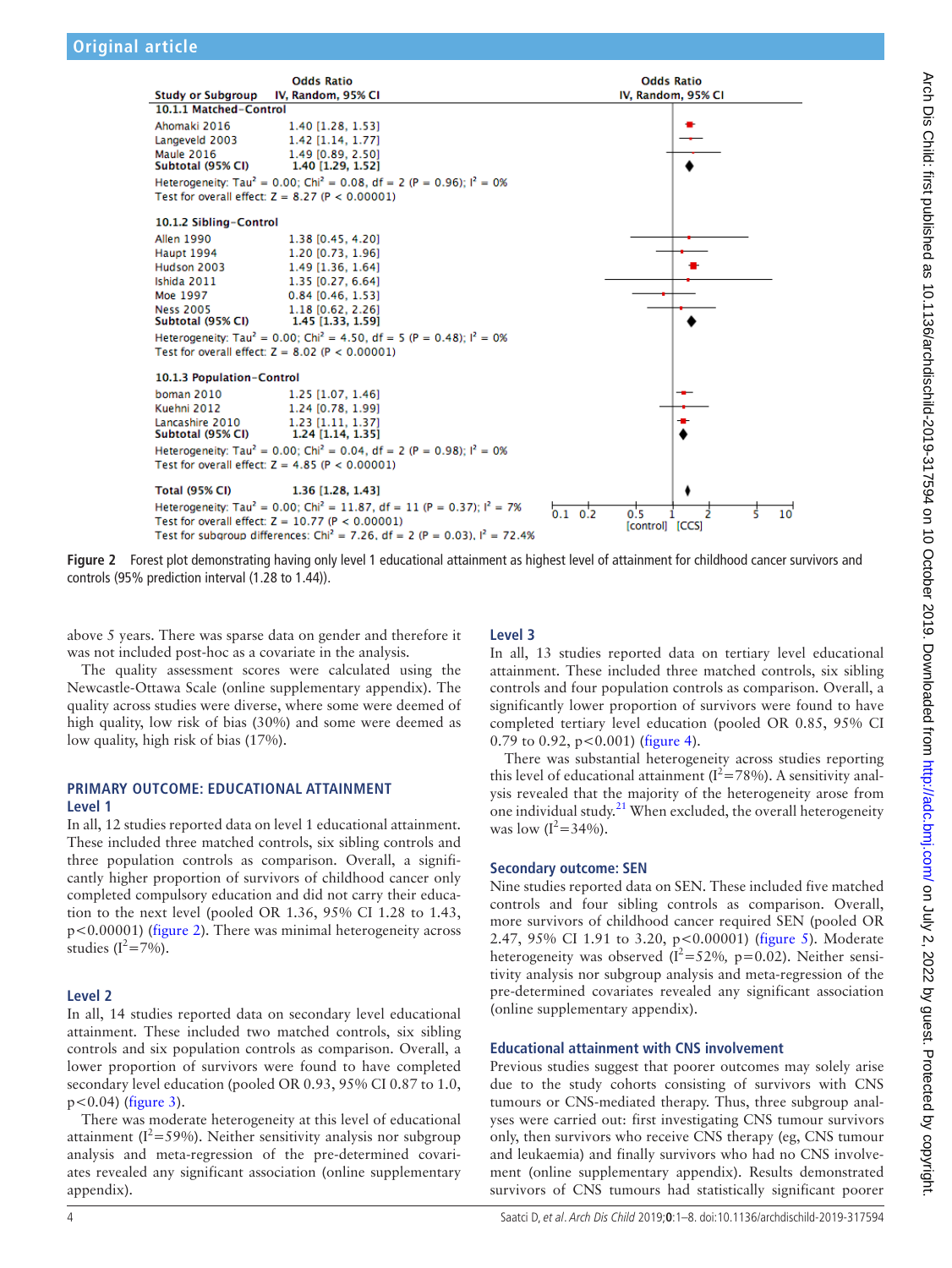

**Figure 3** Forest plot demonstrating educational attainment at level 2 for childhood cancer survivors and controls (95% prediction interval (0.74 to 1.17)).

<span id="page-4-0"></span>

<span id="page-4-1"></span>**Figure 4** Forest plot demonstrating educational attainment at level 3 for childhood cancer survivors and controls (95% prediction interval (0.78 to 0.93) with exclusion of Dumas et al 2016).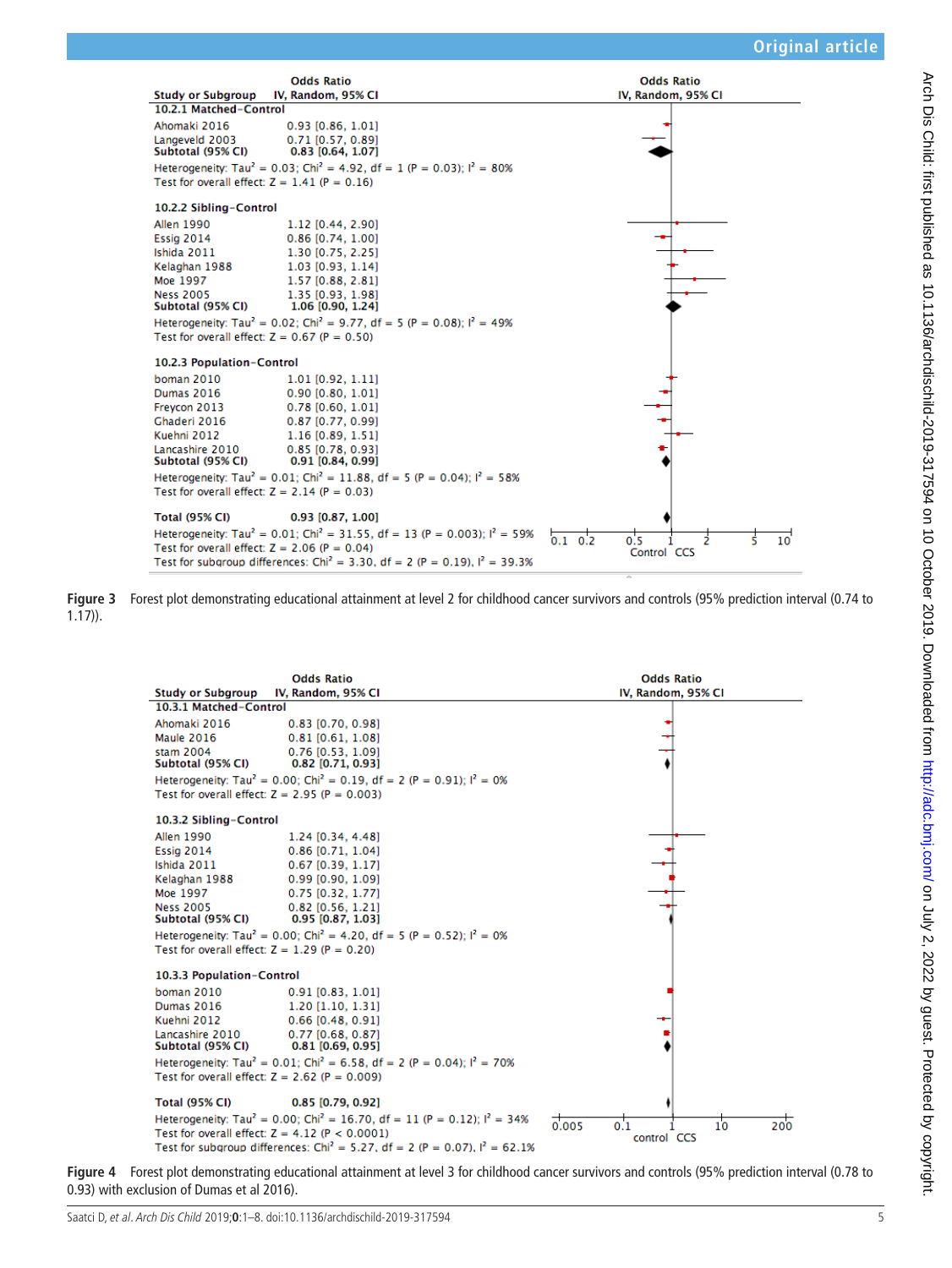

<span id="page-5-0"></span>

outcomes at moving beyond level 1 education (pooled OR 1.77 95% CI 1.46 to 2.15, p<0.00001,  $I^2 = 51\%$  and at completing tertiary level education (pooled OR 0.61, 95%CI 0.55 to 0.68, p<0.00001,  $I^2$ =11%). Educational outcomes at level 2 remained similar to previous findings (pooled OR 0.81, 95%CI 0.67 to 1.00,  $p=0.05$ ,  $I^2=86\%$ ). This was similar in survivors with CNS-mediated therapy (*level 1***:** pooled OR 1.38, 95%CI 1.29 to 1.48, p<0.00001, I<sup>2</sup>=0%; level 2: pooled OR 0.97, 95%CI 0.92 to 1.02, p=0.17, I<sup>2</sup> =25%*, level 3***:** pooled OR 0.73, 95% CI 0.66 to 0.81,  $p < 0.0001$ ,  $I^2 = 15%$ ). In survivors who had no CNS involvement, poorer outcomes moving beyond level 1 education still remained (pooled OR 1.19, 95%CI 1.00 to 1.42,  $p=0.05$ ,  $I^2=46\%$ ). Completing tertiary level education, on the other hand, favoured survivors (pooled OR 1.12, 95%CI 1.0 to 1.25, p=0.04,  $I^2 = 75\%$ ). The majority of the heterogeneity observed at tertiary level arose from the same individual study as previous<sup>[21](#page-7-1)</sup> and when excluded heterogeneity was low ( $I^2$ =17%).

## **Discussion**

This study is the first and most comprehensive meta-analysis investigating the impact of childhood cancer on educational achievement. It explored differences in educational attainment in 28 434 survivors of childhood cancer compared with children without cancer (17 814 matched controls and six population studies) and to 6572 siblings, from 11 high-economy countries.

Overall, this study demonstrates that survivors are significantly less likely to progress from primary level onto secondary level education or to complete tertiary level education, compared with controls. This study also highlights the possibility that survivors are less likely to complete secondary education and are more likely to require SEN. Importantly, these findings implicate the general need to provide additional educational support for survivors and there is a need to delineate which survivors are at higher risk.

We attempted to explore this risk by investigating outcomes in survivors who either had CNS or no CNS involvement. CNS involvement, as suggested in previous literature, was associated with poorer educational attainment overall. Interestingly

for non-CNS involvement, moving beyond primary level also tended to be poorer compared with controls but this appeared to resolve at tertiary level. This finding is of significance, as it provides novel insight into previous literature.<sup>17 19</sup> <sup>28 33</sup> Although this resolution suggests that non-CNS survivors may 'catch up', this should be interpreted with caution as our calculated prediction intervals suggest similar findings may not be replicated across a future population of survivors. Furthermore, survivors of non-CNS cancers have also been shown to suffer from poorer long-term health compared with the general population, which, in turn, has been shown to negatively affect educational success.<sup>34</sup>

Despite the important insight this meta-analysis provides, there are several limitations that need to be considered when interpreting the conclusions. First, as with any meta-analysis consisting of entirely observational studies, there was a possibility of selection bias and confounding, $29$  although most studies had moderate response rates (mean was 70%, [online supplemen](https://dx.doi.org/10.1136/archdischild-2019-317594)[tary appendix](https://dx.doi.org/10.1136/archdischild-2019-317594)) and accounted for confounding factors, where able.

The review question of this meta-analysis was designed to capture all comparative studies to date. However, having a broad review question has its limitations mainly due to the betweenstudy variations (i.e., heterogeneity) that arise. Nevertheless, this study has shown mainly homogeneous outcomes, suggesting comparability across the individual studies and generalisability of results. Heterogeneity was only observed in two outcomes, after sensitivity analysis. The causes of this heterogeneity are likely to be arising from (1) country-dependent factors and (2) disease-dependent factors.

## **Country-dependent factors**

The main challenge while comparing education across countries is the differing definition of educational attainment.<sup>[35](#page-7-29)</sup> To overcome this, we used a universally comparable way of measuring educational attainment, through categorising into pre-defined levels of education, using the ISCED framework.<sup>[9](#page-6-5)</sup>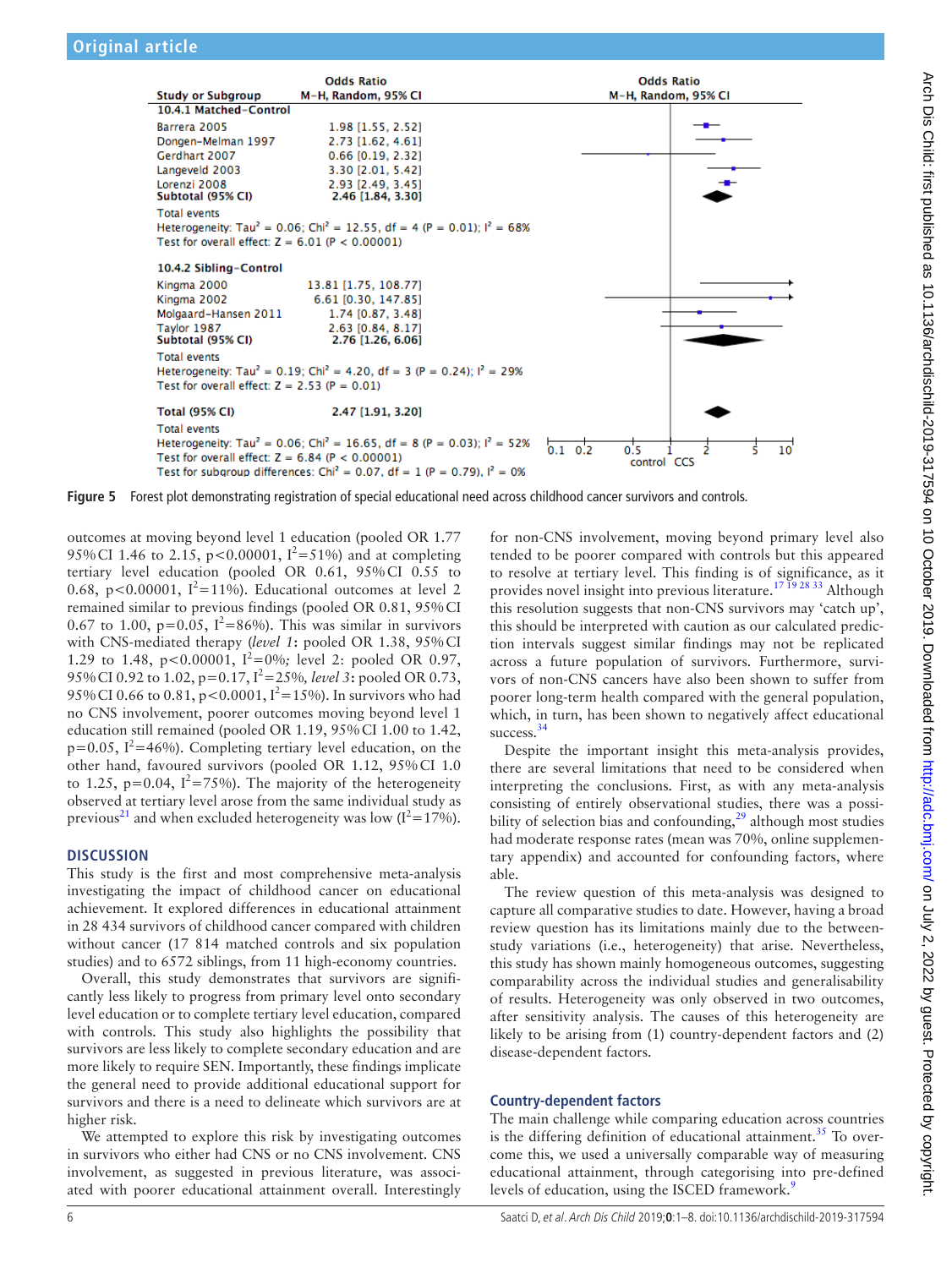There however still remains the difficulty of comparing educational attainment across countries, when education is dependent on several country-specific factors such as percentage of educational spending within a country, equality of access to education and family background, including parental educational level, income and culture.<sup>9</sup> Although we cannot fully account for these potential confounding factors, we only included studies that had comprehensive control groups (sibling, matched or population controls), to make within-country attainment comparable. Furthermore, all countries were within OECD, reporting similar outcomes in their public spending, access to education and changes in family structure over the last 50 years. $32$ 

In this study, significant heterogeneity was observed in level 2 educational attainment and SEN outcome. Subgroup analysis or meta-regression did not isolate a significant covariate. We believe the underlying reason for heterogeneity at level 2 educational attainment is due to its definition being the most diverse across all countries, ranging from different routes of vocational training to more traditional pre-university training, making comparisons across countries challenging.<sup>[9](#page-6-5)</sup> We believe this diversity is also significant when defining SEN. Levels 1 and 3 educational attainment, on the other hand, follow similar routes in all 11 countries.

## **Cancer-dependent factors**

Childhood cancer prognosis varies across countries.<sup>[2](#page-6-1)</sup> This variation, in turn, could influence childhood educational outcomes. Prognosis is thought to vary due to differences in access to healthcare, as well as differences in prevalence of subtypes of cancer and the available technologies used to treat them. $2$  Nevertheless, the 11 countries included are reported to have similar access to healthcare and have robust healthcare systems, providing up-to-date treatments.<sup>[36](#page-7-30)</sup>

Within studies in this meta-analysis, there was variation across cancer type, time period of diagnosis, age at diagnosis and treatment methodologies. Cautious of possible differences across study populations, we pre-specified that we would carry out a sensitivity analysis to explore if individual studies had extremely different study populations. Indeed, sensitivity analyses resulted in the identification of one study, $21$  which individually accounted for the majority of heterogeneity in level 3 educational attainment. We believe this study was an outlier because participants were interviewed at a much older age, increasing the possibility of recall bias and had a low response rate of 59%, introducing the possibility of selection bias.

## Future directions

Through this meta-analysis, we have demonstrated that survivors of childhood cancer do worse than their peers at each educational attainment level, independent of their country of residence, and require more educational support. An important question arising from this is why these differences occur. Although we cannot directly answer this through our findings from the meta-analysis, we hypothesise two potential mechanisms, disease-dependent factors and schooling factors, which could provide an explanation.

Studies have previously shown that type of cancer and treatment affect educational achievement, where CNS involvement has resulted in poorer outcomes.<sup>19 21 37</sup> This makes biological sense due to the direct effect on the brain and thus potentially on cognitive functioning. Our meta-analysis corroborates these findings. Although not as well investigated, studies have also highlighted the importance of taking measures to ensure

successful school re-entry for survivors.<sup>[38](#page-7-31)</sup> When there is lack of preparation for school re-entry, survivors have been noted to experience more hardship at school and consequently have poorer attainment.<sup>38 39</sup> This may explain the poorer outcomes at early levels of education we observe in survivors with no CNS involvement. Clearly, more research needs to be invested in understanding why survivors of childhood cancer perform worse than their peers. Multi-centre, collaborative cohort studies with larger number of survivors are required to further explain the effects of treatment and type of cancer on educational outcomes.

#### Clinical implications

Overall, there is sufficient evidence through this study to suggest that educational differences exist across survivors of childhood cancer and their peers. Early counselling with families affected by childhood cancer in clinical settings is recommended and could allow for timely seeking of assistance. Healthcare policymakers are encouraged to lobby for the creation of early re-integration pathways in schools and raising awareness of these educational differences among teachers could allow for more accessible day-to-day support.

**Contributors** DS and AGS conceptualised and designed the study, analysed data, and drafted as well as revised the manuscript. AT and BB were involved in the design of the study and revision of the manuscript.

**Funding** Financial Support from University College London.

**Competing interests** None declared.

**Patient consent for publication** Not required.

**Provenance and peer review** Not commissioned; externally peer reviewed.

**Data availability statement** Data are available upon reasonable request. All data relevant to the study are included in the article or uploaded as supplementary information.

#### **ORCID iD**

Defne Saatci <http://orcid.org/0000-0002-2414-2906>

#### **References**

- <span id="page-6-0"></span>1 Steliarova-Foucher E, Colombet M, Ries LAG, et al. International incidence of childhood cancer, 2001-10: a population-based registry study. [Lancet Oncol](http://dx.doi.org/10.1016/S1470-2045(17)30186-9) 2017;18:719–31.
- <span id="page-6-1"></span>2 Allemani C, Matsuda T, Di Carlo V, et al. Global surveillance of trends in cancer survival 2000–14 (CONCORD-3): analysis of individual records for 37 513 025 patients diagnosed with one of 18 cancers from 322 population-based registries in 71 countries. [The Lancet](http://dx.doi.org/10.1016/S0140-6736(17)33326-3) 2018;391:1023–75.
- <span id="page-6-2"></span>3 Oeffinger KC, Mertens AC, Sklar CA, et al. Chronic health conditions in adult survivors of childhood cancer. [N Engl J Med](http://dx.doi.org/10.1056/NEJMsa060185) 2006;355:1572-82.
- 4 Stein KD, Syrjala KL, Andrykowski MA. Physical and psychological long-term and late effects of cancer. [Cancer](http://dx.doi.org/10.1002/cncr.23448) 2008;112:2577–92.
- <span id="page-6-3"></span>5 Oswald AJ. Happiness and economic performance: University of Warwick, department of economics 1997;28.
- 6 Bradley BJ, Greene AC. Do health and education agencies in the United States share responsibility for academic achievement and health? A review of 25 years of evidence about the relationship of adolescents' academic achievement and health behaviors. [J](http://dx.doi.org/10.1016/j.jadohealth.2013.01.008)  [Adolesc Health](http://dx.doi.org/10.1016/j.jadohealth.2013.01.008) 2013;52:523–32.
- 7 Bradshaw J, Hoelscher P, Richardson D. An index of child well-being in the European Union. [Soc Indic Res](http://dx.doi.org/10.1007/s11205-006-9024-z) 2007;80:133–77.
- <span id="page-6-4"></span>8 United Nations. Principles and recommendations for population and housing Censuses, revision 1 1998.
- <span id="page-6-5"></span>9 UNESCO. Institute for Statitics: international standard classification of education 2012.
- <span id="page-6-6"></span>10 Allen A, Malpas JS, Kingston JE. Educational achievements of survivors of childhood cancer. [Pediatr Hematol Oncol](http://dx.doi.org/10.3109/08880019009033411) 1990;7:339-45.
- <span id="page-6-9"></span>11 Haupt R, Fears TR, Robison LL, et al. Educational attainment in long-term survivors of childhood acute lymphoblastic leukemia. [JAMA](http://dx.doi.org/10.1001/jama.1994.03520180051034) 1994;272:1427–32.
- <span id="page-6-8"></span>12 Ishida Y, Kamibeppu K, Honda M, et al. Social outcomes and quality of life (QOL) of childhood cancer survivors in Japan: marriage, education, employment and health related QOL (SF-36). Pediatric Blood and Cancer 2010;55.
- <span id="page-6-7"></span>13 Moe PJ, Holen A, Glomstein A, et al. Long-Term survival and quality of life in patients treated with a national all protocol 15-20 years earlier: IDM/HDM and late effects? [Pediatr Hematol Oncol](http://dx.doi.org/10.3109/08880019709030908) 1997;14:513–24.